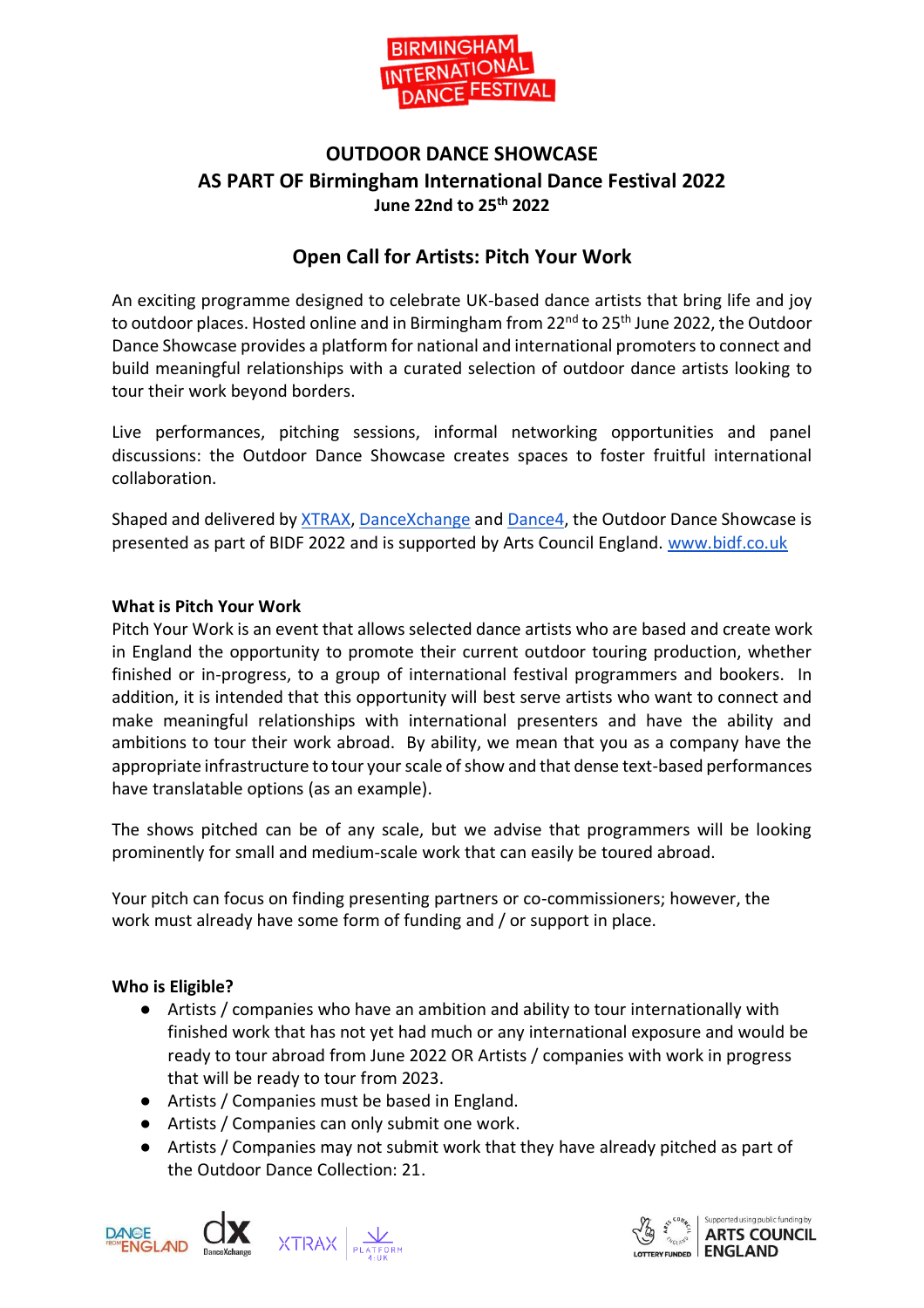

● Artists performing in the Outdoor Dance Showcase as part of BIDF 2022 can apply, but priority will be given to companies not already included in the festival programme.

# **What to Expect**

- 10 artists / companies will be selected to pitch their work.
- All pitches will be pre-recorded and presented online on Wednesday 22 June 2022 as part of the hybrid showcase programme.
- A fee of £250 will be offered to all pitching artists / companies to make their pitches and engage with the digital platform*. (Selected artists are highly encouraged to make use of the online platform for networking opportunities).*
- Successful artists / companies are also invited to take part at the in-person Outdoor Dance Showcase activities in Birmingham between 22-25 June 2022.
- Up to 2 people who can advocate and sell the work (i.e. lead artist and Producer) per artist / company can be accommodated for the in-person activities.
- Travel, accommodation x1 night, catering & £125 honorarium (per person) will be provided for attendance.

### **Commitment**

- Availability to record pitch video between the w/c 18 April w/c 16 May.
- Ability to engage with the digital platform prior and during the Outdoor Dance Showcase period (22-25 June).
- To be present online for the pitching session on Wednesday 22 June.
- Available for the in-person Outdoor Dance Showcase events in Birmingham on Friday 24 June.

*This is not an exhaustive list rather but an illustration to help you schedule your time.*

#### **Timeline**

- 6 April Deadline for submissions
- 18 April w/c Successful artists / companies notified
- 27 April Pitching Artists Briefing 2pm to 3:15pm
- 20 May Submission of pitching video
- 22 June Pitching Event (digital)
- 23 June Arrival in Birmingham (if necessary to arrive the day before)
- 24 June Networking and performances